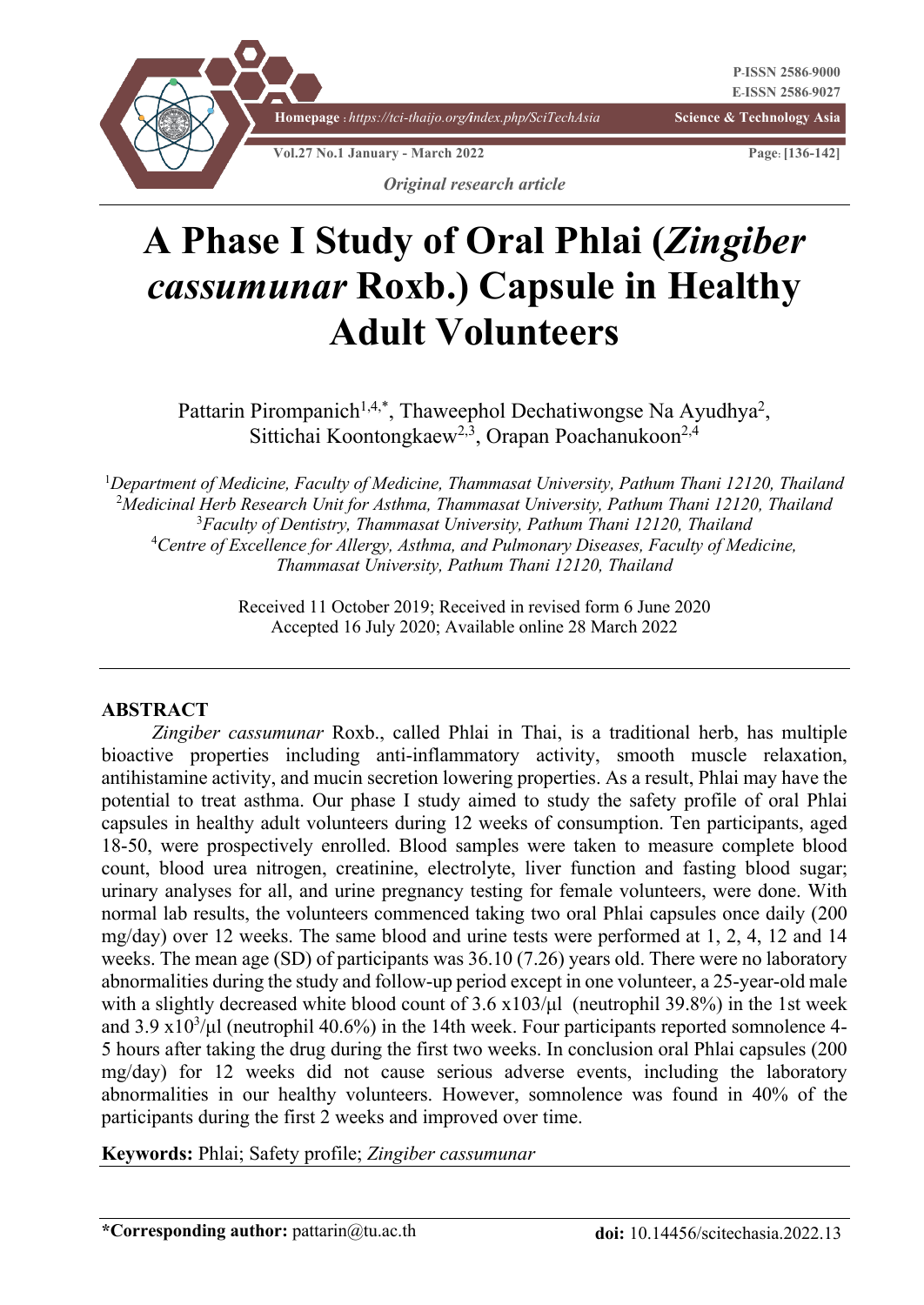#### **1. Introduction**

Asthma is one of the most common chronic airway diseases worldwide. In the past 30 years, the prevalence of asthma has increased 2-3 times in both children and adults [1]. Asthma causes chronic inflammation and affects quality of life longterm; troublingly so, it can lead to unexpected death in acute exacerbated patients [2].

*Zingiber cassumunar* Roxb., known as "Phlai" in Thai, is a traditional herb in Southeast Asia, belonging to the Zingiberaceae family*.* The major bioactive component is compound D (Fig. 1), (*E*)-4- (3¢, 4¢-dimethoxyphenyl) but-3-en-1-ol, which is an anti-inflammatory, smooth muscle relaxant, antihistamine, and mucinlowering secretion [3-6]. Preliminary studies using Phlai in child [7] and adult asthma patients [8] demonstrated positive outcomes without adverse effects. A study in rats on the pharmacokinetics of compound D revealed the absolute oral bioavailability was approximately 5%, yet the compound exerted excellent tissue distribution to several crucial organs, including the trachea and lungs, at 1 to 4 hours after dosage [9]. A safety evaluation of *Zingiber cassumunar* Roxb. extract granules showed no acute or chronic toxicity in rats [10]. Nonetheless, there is a lack of clinical toxicity information about this herbal medicine in humans.

The objective of this research was to study the safety profile of oral Phlai capsules in healthy adult volunteers after 12 weeks of regular consumption.



**Fig. 1.** The chemical structure of compound D.

## **2. Materials and Methods**

This was a phase I study conducted in a single tertiary-care teaching hospital. Each Phlai capsule contained 100 mg of

standardized Phlai extract, which is equivalent to 4 mg of compound D. The therapeutic dose of Phlai for asthma is 2 capsules (8 mg of compound D) [11]. The capsules were produced by the Quality Herbal Product Project, Faculty of Pharmacy, Mahidol University, Bangkok, Thailand. Standard compound D was obtained from the Oral Biology Unit, Faculty of Dentistry, Thammasat University, Pathum Thani, Thailand. Thin-layer chromatography (TLC) was used to identify the presence of the bioactive component (compound D) in Phlai capsules, in accordance with the Thai Herbal Pharmacopoeia [12-13]. The chromatogram is shown in Fig 2. The quality, safety, and consistency of Phlai capsules were established in line with FDA standards.



**Fig. 2.** Thin-layer chromatogram of Phlai capsule. Plate (a) was photographed under UV 254 nm light. Plate (b) was stained with anisaldehyde-sulfuric acid reagent and heated at 110 degrees Celsius for 10 minutes. Lanes 1-2 correspond to ethanolic extract of Phlai capsules and compound D, respectively.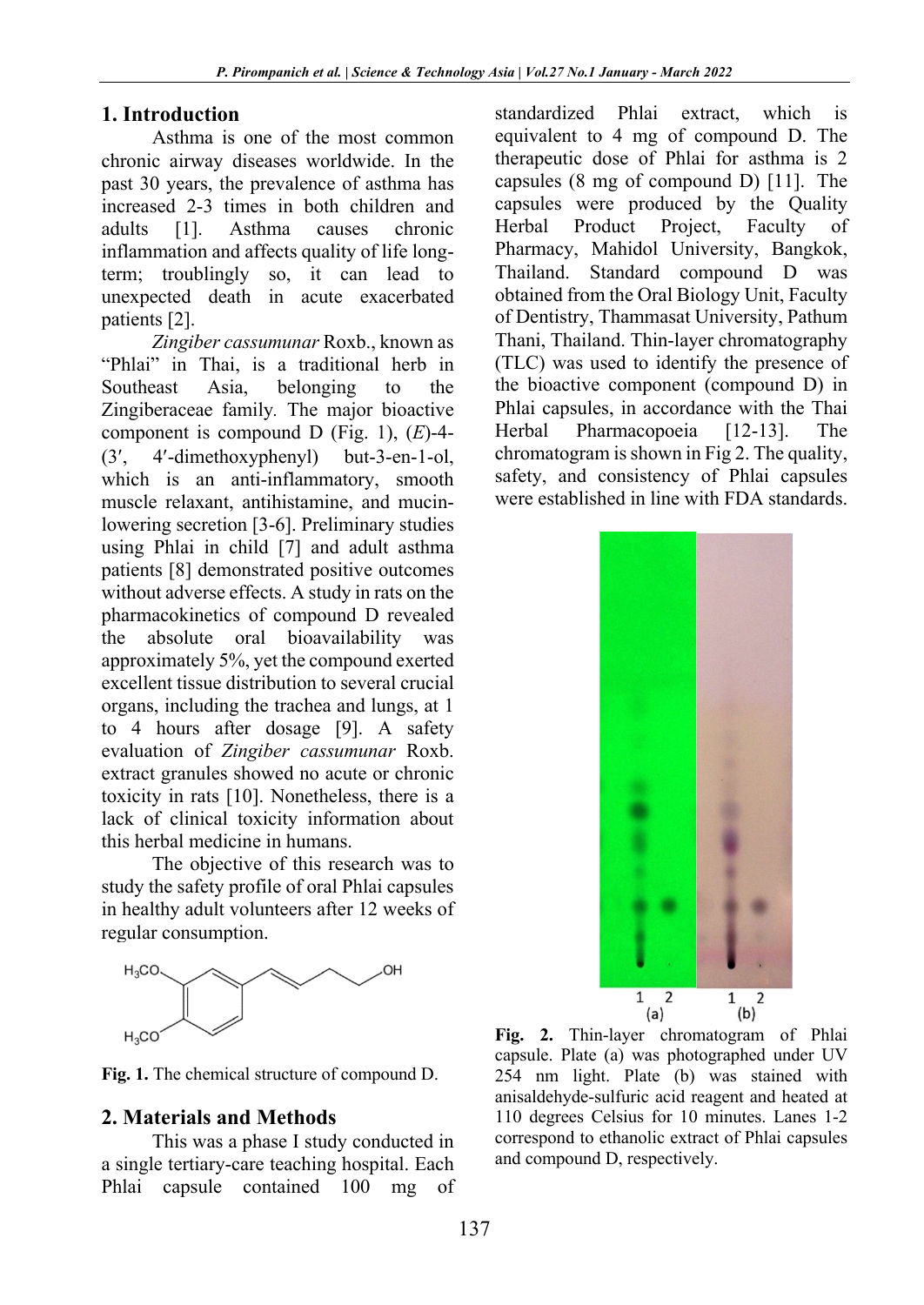Ten healthy adult volunteers were prospectively enrolled: 5 men and 5 women. The inclusion criteria were 18-50 years of age, no underlying diseases, no current medication use, body mass index less than 30 kg/m2, no prior history of smoking, and no current alcohol consumption. Exclusion criteria were pregnancy or plans to become pregnant in the next 3 months, breast feeding, abnormal initial laboratory results, and refusal to be enrolled.

The volunteers were informed about the study details, including the possible adverse effects of oral Phlai, and consent forms were signed by each volunteer. The principal investigators took the medical history and performed physical examinations (vital signs, cardiovascular, respiratory, and gastrointestinal) of each volunteer.

Ten milliliters of blood were drawn for complete blood count (CBC), blood urea nitrogen (BUN), creatinine (Cr), electrolyte, liver function test (LFT), and fasting blood sugar (FBS). Urinary analysis (UA) for all, and urine pregnancy test for female volunteers, was done. If laboratory results were all normal, volunteers commenced taking two oral Phlai capsules once daily (200 mg/day), which is the therapeutic dose for asthma as previously mentioned, for 12 weeks. During the weekdays, the volunteers were directly observed consuming the two capsules by the investigators; on the weekends, participants were relied upon to take the capsules of their own accord. Blood and urine samples were taken for laboratory tests as stated before at 1, 2, 4, 12, and 14 weeks after starting Phlai intake. We divided safety profiles into 1) hematotoxicity; shown by CBC, 2) nephrotoxicity; shown by BUN, Cr, electrolyte and UA, 3) hepatotoxicity; shown by LFT and 4) Metabolic abnormality; shown by FBS.

Ethical approval for this study was obtained from the Ethics Committee of the Faculty of Medicine, Thammasat University, Thailand (IRB No. MTU-EC-IM-1-172/58) and was conducted in accordance with the

Declaration of Helsinki. Informed consent from all volunteers was obtained before starting.

# **2.1 Statistical analysis**

Data are expressed as mean ± standard deviation (SD), median (interquartile ranges), and percentage when appropriate. Continuous data differences between groups were analyzed using paired t-test. Linear mixed model analysis was used to compare laboratory results.

#### **3. Results and Discussion 3.1 Results**

The mean age SD of participants was 36.10  $(\pm 7.26)$  years old. The height and weight (SD) were 1.63 ( $\pm$ 0.09) m and 62.38  $(\pm 11.22)$  kg, respectively. The other baseline characteristics are given in Table 1. There were no laboratory abnormalities during drug intake or the follow-up period (Table 2), except for one volunteer, a 25-year-old male, who had a slight decrease in white blood count (WBC) to  $3.6 \times 10^3/\mu l$  (neutrophil 39.8%, lymphocyte  $44.7\%$ ) in the 1<sup>st</sup> week and  $3.9 \times 10^3/\mu$ (neutrophil  $40.6\%$ , lymphocyte 42.9%) in the  $14<sup>th</sup>$  week. Fig 3, a line graph for liver enzyme levels during the study, shows non-clinically significant increases in alkaline phosphatase (ALP) and aspartate aminotransferase (AST) at the 1st and 2nd weeks, after taking the Phlai capsules. Four (40%) participants reported somnolence 4-5 hours after taking the capsules during the first two weeks. There was one report of dry mouth 5 minutes after consumption during the first two weeks. No other adverse events were reported. All of the urine pregnancy tests of female volunteers during this study were negative.

# **3.2 Discussion**

Two oral Phlai capsules given once daily (200 mg/day) for 12 weeks, appeared to be well-tolerated in the healthy adult volunteers: no drug interruption occurred due to adverse events; in fact, no adverse events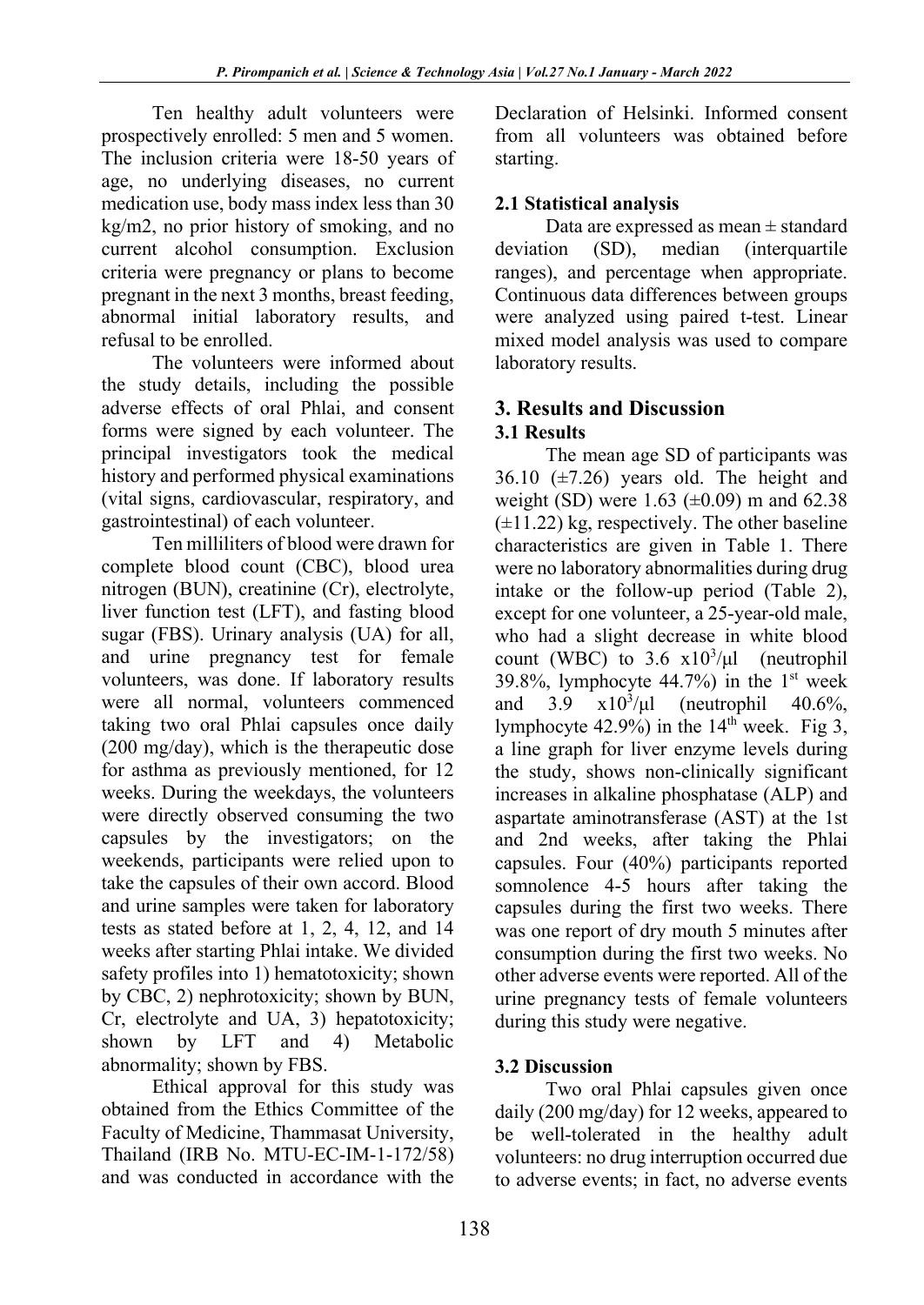were reported. We used the 12-week period to examine the short-term side effects of Phlai capsules, which would help to support another study on the "efficacy of Phlai capsules in allergic rhinitis patients". The investigators plan to do a long-term study of Phlai capsules in the future. The most

common reported side effect was somnolence, which improved after 2 weeks of consumption. The somnolence and aforementioned dry mouth may have arisen from potential antihistamine effects of *Zingiber cassumunar*, as was reported in guinea pig tests [3-4]

**Table 1.** Baseline characteristics and initial laboratory results.

| Characteristic / Laboratory results (n=10)                     | <b>Number</b>      |
|----------------------------------------------------------------|--------------------|
| Gender $(\% )$                                                 | Male $(50\%)$      |
| Age (mean $\pm$ SD), years                                     | $36.10 \pm 7.26$   |
| Height (mean $\pm$ SD), meters                                 | $1.63 \pm 0.09$    |
| Weight (mean $\pm$ SD), kilograms                              | $62.38 \pm 11.22$  |
| Body mass index (mean $\pm$ SD), kilograms/meters <sup>2</sup> | $23.17 \pm 2.00$   |
| Systolic blood pressure (mean $\pm$ SD), mmHg                  | $118.50 \pm 12.91$ |
| Diastolic blood pressure (mean $\pm$ SD), mmHg                 | $72.20 \pm 8.23$   |
| Heart rate (mean $\pm$ SD), /min                               | $82.10 \pm 7.64$   |
| Respiratory rate (mean $\pm$ SD), /min                         | $19.80 \pm 0.63$   |
| Body temperature (mean $\pm$ SD), Celsius                      | $36.54 \pm 0.56$   |

| <b>Table 2.</b> Laboratory results after commencing Phlai capsules compares to baseline. |  |  |  |
|------------------------------------------------------------------------------------------|--|--|--|
|------------------------------------------------------------------------------------------|--|--|--|

| Week                                     | $\bf{0}$   | $\mathbf{1}$ | $\overline{2}$ | $\overline{\mathbf{4}}$ | 12         | 14         | $p-$<br>value |
|------------------------------------------|------------|--------------|----------------|-------------------------|------------|------------|---------------|
| Hematotoxicity                           |            |              |                |                         |            |            |               |
| Haemoglobin (mean $\pm$ SD), g/dL        | 13.87      | 13.91        | 14.03          | 13.97                   | 14.26      | 14.17      | 0.016         |
|                                          | $\pm 1.44$ | $\pm 1.43$   | $\pm 1.38$     | $\pm 1.29$              | $\pm 1.61$ | $\pm 1.20$ |               |
| White blood cells (mean $\pm$ SD),       | 6.50       | 6.17         | 6.07           | 7.18                    | 7.05       | 6.85       | 0.040         |
| $x10^3/\mu l$                            | $\pm 0.95$ | $\pm 1.53$   | $\pm 0.98$     | $\pm 1.81$              | $\pm 1.04$ | $\pm 1.70$ |               |
| Neutrophils (mean $\pm$ SD), %           | 56.59      | 54.77        | 53.53          | 58.50                   | 57.83      | 55.58      | N/A           |
|                                          | $\pm 9.73$ | $\pm 9.21$   | ±7.36          | $\pm 6.76$              | $\pm 8.20$ | $\pm 9.31$ |               |
| Lymphocytes (mean $\pm$ SD), %           | 32.43      | 32.57        | 33.46          | 29.89                   | 30.09      | 32.18      | N/A           |
|                                          | $\pm 6.61$ | ±7.85        | $\pm$ 5.67     | ±6.78                   | $\pm 7.23$ | $\pm 7.95$ |               |
| Monocytes (mean $\pm$ SD), %             | 6.94       | 7.83         | 7.58           | 7.23                    | 7.67       | 7.85       | 0.283         |
|                                          | $\pm 2.00$ | $\pm 1.36$   | $\pm 1.65$     | $\pm 1.61$              | $\pm 1.46$ | $\pm 1.40$ |               |
| Eosinophils (mean $\pm$ SD), %           | 3.44       | 4.21         | 4.75           | 3.82                    | 3.72       | 3.81       | N/A           |
|                                          | $\pm 2.54$ | $\pm 2.00$   | ±2.77          | $\pm 1.86$              | $\pm 2.40$ | $\pm 2.41$ |               |
| Basophils (mean $\pm$ SD), %             | 0.50       | 0.62         | 0.68           | 0.56                    | 0.69       | 0.58       | 0.482         |
|                                          | $\pm 0.32$ | $\pm 0.23$   | $\pm 0.25$     | $\pm 0.19$              | $\pm 0.55$ | $\pm 0.12$ |               |
| Platelets (mean $\pm$ SD), $x10^3/\mu$ l | 242.90     | 237.90       | 241.50         | 239.00                  | 237.90     | 248.60     | N/A           |
|                                          | ±50.21     | ±43.80       | ±45.85         | $\pm 50.00$             | ±54.97     | ±52.45     |               |
| Nephrotoxicity                           |            |              |                |                         |            |            |               |
| Blood urea nitrogen (mean ±              | 11.76      | 12.34        | 13.01          | 12.06                   | 11.75      | 11.20      | N/A           |
| SD), mg/dL                               | $\pm 2.01$ | $\pm 1.83$   | ±3.13          | $\pm 2.57$              | $\pm 1.99$ | $\pm 1.88$ |               |
| Creatinine (mean $\pm$ SD), mg/dL        | 0.87       | 0.85         | 0.87           | 0.86                    | 0.85       | 0.88       | 0.767         |
|                                          | $\pm 0.17$ | $\pm 0.20$   | $\pm 0.20$     | $\pm 0.18$              | $\pm 0.18$ | $\pm 0.20$ |               |
| Sodium (mean $\pm$ SD), mEq/L            | 139.00     | 138.50       | 137.70         | 137.70                  | 137.00     | 138.90     | N/A           |
|                                          | $\pm 1.33$ | $\pm 1.84$   | $\pm 1.49$     | $\pm 2.45$              | $\pm 0.67$ | $\pm 2.64$ |               |
| Potassium (mean $\pm$ SD), mEq/L         | 4.21       | 4.06         | 4.10           | 4.03                    | 4.23       | 4.17       | 0.262         |
|                                          | $\pm 0.26$ | $\pm 0.28$   | $\pm 0.21$     | $\pm 0.24$              | $\pm 0.29$ | $\pm 0.28$ |               |
| Chloride (mean $\pm$ SD), mEq/L          | 103.00     | 102.40       | 103.80         | 102.30                  | 102.30     | 103.20     | N/A           |
|                                          | $\pm 1.76$ | $\pm 3.20$   | ±2.57          | $\pm 3.23$              | $\pm 1.64$ | $\pm 2.98$ |               |
| Bicarbonate<br>SD),<br>(mean<br>$\pm$    | 28.44      | 28.36        | 28.56          | 28.45                   | 29.04      | 28.62      | N/A           |
| mEq/L                                    | $\pm 1.88$ | $\pm 2.49$   | $\pm 2.32$     | $\pm 2.13$              | $\pm 2.53$ | $\pm 2.23$ |               |
| <b>Hepatotoxicity</b>                    |            |              |                |                         |            |            |               |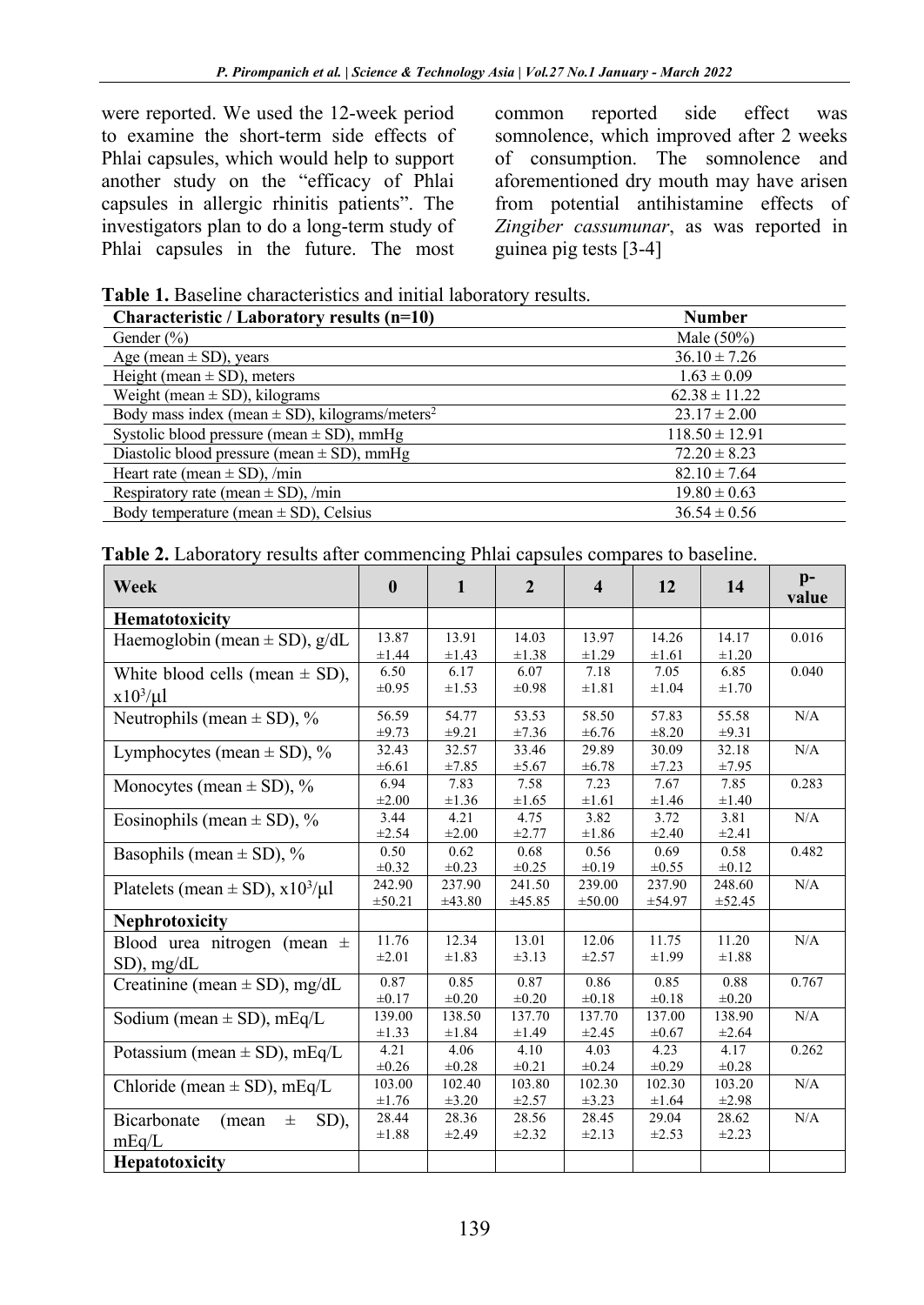*P. Pirompanich et al. | Science & Technology Asia | Vol.27 No.1 January - March 2022*

| Albumin (mean $\pm$ SD), g/dL    | 3.95        | 4.05        | 4.07        | 3.92        | 3.91       | 3.94        | 0.138 |
|----------------------------------|-------------|-------------|-------------|-------------|------------|-------------|-------|
|                                  | $\pm 0.35$  | $\pm 0.26$  | $\pm 0.38$  | $\pm 0.27$  | $\pm 0.36$ | $\pm 0.32$  |       |
| Globulin (mean $\pm$ SD), g/dL   | 3.48        | 3.34        | 3.52        | 3.47        | 3.57       | 3.55        | N/A   |
|                                  | $\pm 0.32$  | $\pm 0.22$  | $\pm 0.27$  | $\pm 0.18$  | $\pm 0.19$ | $\pm 0.23$  |       |
| Total bilirubin (mean $\pm$ SD), | 0.50        | 0.59        | 0.63        | 0.71        | 0.54       | 0.58        | 0.732 |
| mg/dL                            | $\pm 0.19$  | $\pm 0.26$  | $\pm 0.18$  | $\pm 0.33$  | $\pm 0.17$ | $\pm 0.26$  |       |
| aminotransferase<br>Aspartate    | 18.30       | 21.20       | 21.80       | 18.10       | 18.40      | 18.20       | 0.153 |
| (mean $\pm$ SD), U/L             | $\pm 6.50$  | $\pm 4.57$  | $\pm 7.05$  | $\pm$ 5.38  | ±4.53      | $\pm$ 5.22  |       |
| Alanine aminotransferase (mean   | 29.60       | 29.60       | 29.70       | 27.90       | 27.30      | 28.40       | N/A   |
| $\pm$ SD), U/L                   | $\pm 11.28$ | $\pm 12.18$ | $\pm 10.68$ | $\pm 11.36$ | ±11.51     | $\pm 13.53$ |       |
| Alkaline phosphatase (mean $\pm$ | 62.90       | 66.10       | 65.10       | 58.50       | 57.40      | 58.10       | N/A   |
| $SD$ ), U/L                      | $\pm 16.73$ | $\pm 16.52$ | ±13.41      | ±12.11      | ±12.28     | $\pm 11.26$ |       |
| <b>Metabolic abnormality</b>     |             |             |             |             |            |             |       |
| Fasting blood sugar (mean $\pm$  | 96.13       | 95.09       | 92.88       | 94.88       | 94.10      | 93.54       | 0.366 |
| $SD$ ), mg/dL                    | $\pm 4.82$  | $\pm 7.56$  | $\pm$ 5.69  | $\pm$ 5.55  | $\pm$ 5.08 | $\pm 6.44$  |       |



**Fig. 3.** The levels of mean liver enzymes during the study shows non-significant increases in ALP, and AST at the  $1<sup>st</sup>$  and  $2<sup>nd</sup>$  week after taking the Phlai capsules.

ALP; alkaline phosphatase, ALT; alanine transaminase, AST; aspartate aminotransferase

ALP and AST, but not alanine transaminase (ALT), levels did not significantly change during the  $1<sup>st</sup>$  and  $2<sup>nd</sup>$ week, yet all returned to almost baseline, or even below, at the  $4<sup>th</sup>$  and  $12<sup>th</sup>$  week during administration of the Phlai capsules. All levels subsequently remained normal at the  $2<sup>nd</sup>$  week after stopping drug administration. A previous toxicity assessment in rats and monkeys had revealed that the plant might be hepatotoxic; although, this may have been due to dose irregularity within the capsules themselves [11]. However, a recent study demonstrated no liver toxicity measured in both an acute and chronic (270 days) toxicity assessment [10]. This study also suggests

that a dose of 200 mg/day of oral Phlai capsules does not present any danger to healthy human livers.

The slight decrease in WBC, apparent in one volunteer, might have been nonspecific, possibly from viral infection, or less likely, from the drug itself. However, we consider it most likely to be non-specific and within the range of normal variation. This assessment is based on the fact that this participant's initial WBC before taking the drug was  $4.5 \times 10^3/\mu l$  (neutrophil  $45.2\%$ , lymphocyte 39.7%); his highest WBC was in the 12<sup>th</sup> week, at 6.2  $x10^3/\mu l$  (neutrophil) 60.8%, lymphocyte 21.4%). Nevertheless, more data is required to investigate this possible phenomenon.

As previously stated, the minor adverse effects, somnolence and dry mouth, may be owed to the antihistamine effect of the Phlai itself, gradually decreasing to nonappearance over time.

A limitation of this study was the small size of the study population, making it difficult to demonstrate statistical significance in laboratory deviations, as such, the study was designed to rely on clinical significance instead. Moreover, as a phase I study, it is reasonable to limit the number of participants being exposed to new drugs.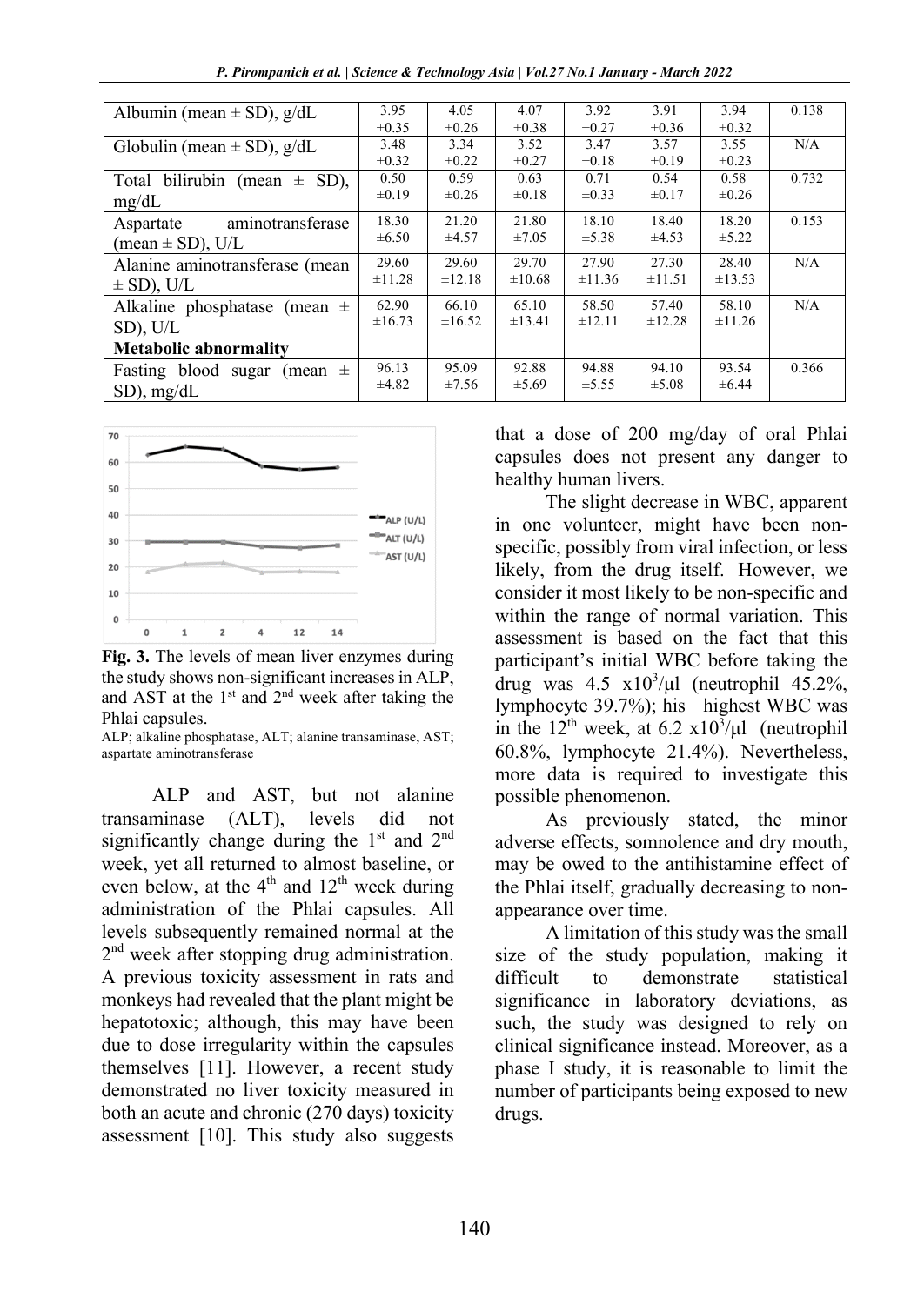## **4. Conclusion**

Oral Phlai capsules once daily (200 mg/day) over 12 weeks did not cause serious adverse events, including laboratory abnormalities in healthy volunteers, i.e., no aberrations in complete blood count, kidney function, liver function, and fasting blood sugar. The somnolence found in 40% of the participants during the first 2 weeks improved over time. Phlai appears to be safe for human consumption in controlled doses; however, more research is needed on potential side effects, such as lowered WBC and the previously reported hepatoxicity, on asthmatic patients with other pre-existing conditions.

# **Acknowledgements**

This work was supported by a grant from the Faculty of Medicine, Thammasat University. The authors wish to thank Ms. Debra Kim Liwiski for her advice in preparing the English manuscript.

## **References**

- [1] Winer RA, Qin X, Harrington T, Moorman J, Zahran H. Asthma incidence among children and adults: findings from the Behavioral Risk Factor Surveillance system asthma call-back survey--United States, 2006-2008. J Asthma 2012;49,16- 22.
- [2] Fanta CH. Asthma. N Engl J Med 2009;360,1002-14.
- [3] Kanjanapothi D, Soparat P, Panthong A, Tuntiwachwuttikul P, Reutrakul V. A uterine relaxant compound from Zingiber cassumunar. Planta Med 1987;53,329-32.
- [4] Kiatyingungsulee N, Wangmad M, Sawadimongkol D, Mokkamit M. Some pharmacological studies of active constituent in Plai. Bull Dept Med Sci 1979;21,13-25.
- [5] Limvuttegrijerat T, Poachanukoon O, Koontongkaew S, Na Ayudhya TD. Crude ethanolic extracts of Zingiber cassumunar

ROXB. inhibit PMA-induced MUC2 and MUC5AC expression via ERK inhibition in human airway epithelial cells. Asian Pac J Allergy Immunol 2014;32,328-36.

- [6] Poachanukoon O, Meesuk L, Pattanacharoenchai N, Monthanapisut P, Dechatiwongse Na Ayudhya T, Koontongkaew S. Zingiber cassumunar ROXb. and its active constituent inhibit MMP-9 direct activation by house dust mite allergens and MMP-9 expression in PMA-stimulated human airway epithelial cells. Asian Pac J Allergy Immunol 2015;33,42-51.
- [7] Tuchinda M, Srimarut N, Huppananon S, Kanjanapee P, Dechatiwongse Na Ayudhya T. Phlai for treating pediatric asthma. Siriraj Medical Journal 1984;36,1-5.
- [8] Yongchaiyudh P, Wasi P, Suthamsamai T, Kanjanapee P, Dechatiwongse Na Ayudhya T. The result of treating asthma with phlai. Siriraj Medical Journal 1985;37,435-40.
- [9] Khemawoot P, Hunsakunachai N, Anukunwithaya T, Bangphumi K, Ongpipattanakul B, Jiratchariyakul W, Soawakontha R, Inthachart T, Dechatiwongse Na Ayudhya T, Koontongkaew S, Poachanukoon O. Pharmacokinetics of Compound D, the Major Bioactive Component of Zingiber cassumunar, in Rats. Planta Med 2016;82,1186-91.
- [10] Koontongkaew S, Poachanukoon O, Sireeratawong S, Dechatiwongse Na Ayudhya T, Khonsung P, Jaijoy K, Soawakontha R, Chanchai M. Safety Evaluation of Zingiber cassumunar Roxb. Rhizome Extract: Acute and Chronic Toxicity Studies in Rats. Int Sch Res Notices 2014;2014,632608.
- [11] Dulpinijthamma J, Poachanukoon O, Saiphoklang N. The effect of Zingiber cassumunar (Phlai capsule on bronchial hyperresponsiveness in asthmatic patients. J Allergy Clin Immunol 2020,A061.